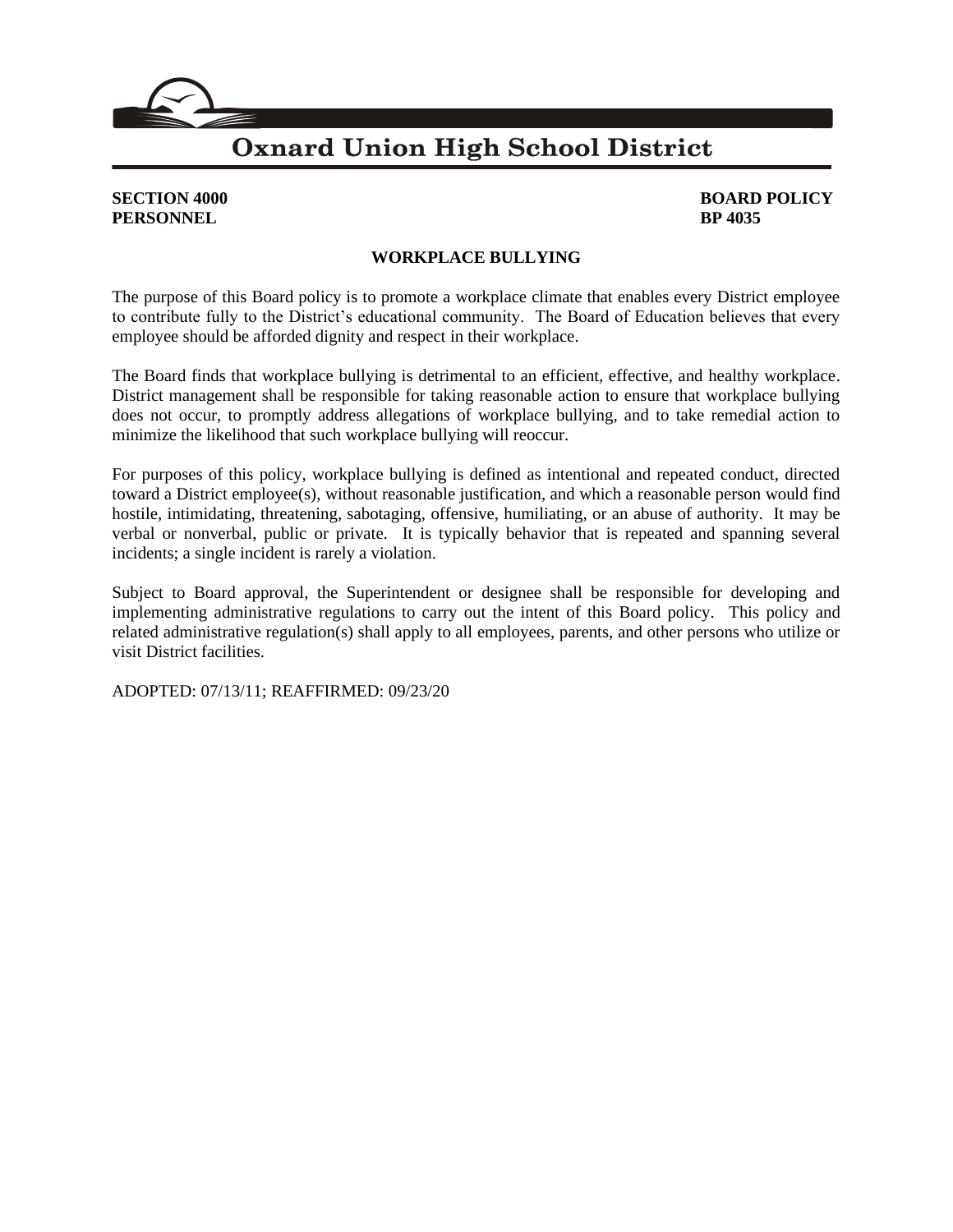### **Oxnard Union High School District**

## **PERSONNEL** AR 4035

## **SECTION 4000 ADMINISTRATIVE REGULATION**

#### **WORKPLACE BULLYING**

Workplace bullying is detrimental to an efficient, effective, and healthy workplace environment, and District management shall be responsible for taking reasonable action to ensure that workplace bullying does not occur. District management shall also be responsible for promptly addressing allegations of workplace bullying and to take remedial action to minimize the likelihood that such workplace bullying will reoccur.

Workplace bullying is defined as intentional and repeated conduct, directed toward a District employee(s), without reasonable justification, which a reasonable person would perceive to be hostile, intimidating, threatening, sabotaging, offensive, humiliating, or an abuse of authority, and which the alleged victim actually perceives as being objectionable. It may be verbal or nonverbal, public or private. It is typically behavior that is repeated and spanning several incidents; a single incident is rarely a violation.

Common tactics adopted by workplace bullies include, but are not limited to:

- Verbal and Non-Verbal Communication: Yelling or shouting at a person; provocative or dehumanizing name-calling, nicknaming, or insulting of a person; slandering, ridiculing, or maligning a person or his/her family; starting or perpetuating rumors or gossip about a person; making non-verbal gestures which are threatening, menacing, hostile, or obscene;
- Exclusion: Ostracizing a person; physically isolating a person from others without a legitimate reason; arbitrarily directing a person not to communicate with others; excluding a person from requisite job training; arbitrarily excluding a person from job-critical decision-making opportunities;
- Interference: Intentionally preventing a person from performing his/her job duties; moving or hiding items required for a person to productively work; interfering with a person's mail or other communications; setting a person up for failure through unrealistic deadlines, inadequate resources, withholding required information, or refusing to collaborate;
- Discipline and Complaints: Persistently disciplining a person for conduct which is later found to be unproven; persistently complaining about a person for conduct which is later found to be unproven.

It is acknowledged that the nature of any employee interaction is fact-specific and must be viewed in its context. Workplace bullying must not, in any way, be confused with the non-abusive exercise of the District's managerial prerogative to direct, coach, reprimand, or discipline District employees. Some examples of conduct that does not constitute workplace bullying include:

- Use of a passionate, loud, or expressive communication style;
- Differences of opinion on work-related concerns, and the expression of such differences;